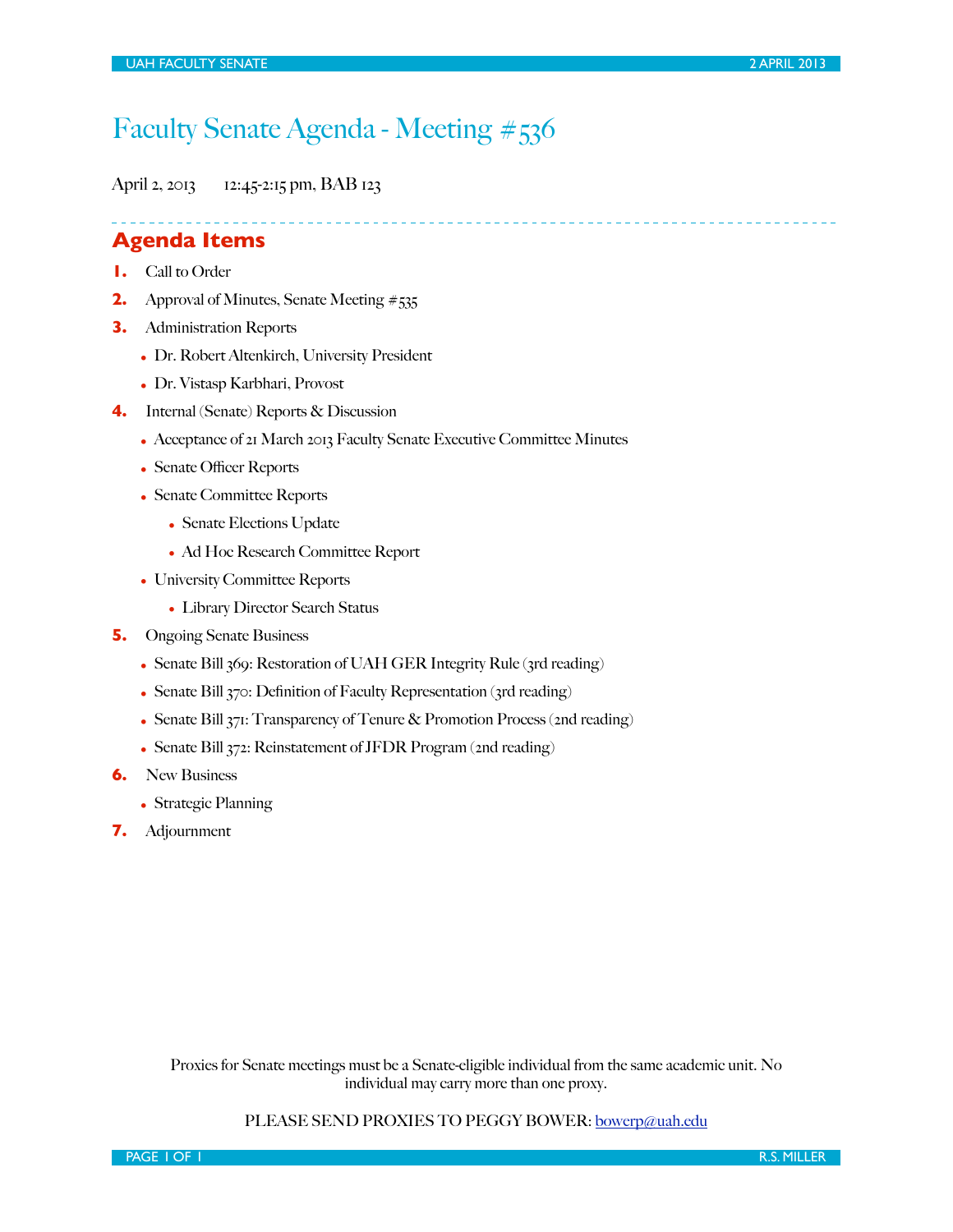

## **Faculty Senate Meeting 535 March 7, 2013 12:45 p.m. in BAB 123**

**Present: Wai Mok, Chris Allport, Charles Hickman, Jeet Gupta, Keith Jones, Eletra Gilchrist, Derrick Smith, Chad Thomas, David Ne!, Kwaku Gyasi, Christine Sears, Carolyn Sanders, Deborah Heikes, Anne Marie Choup, Bhavani Sitaraman, Eric Seemann, Mitch Berbrier, Ramon Cerro, Junpeng Guo, Je!rey Kulick, David Pan, Sherri Messimer, Kader Frendi, James Blackmon, Faye Anderson, Ina Warboys, Anna Benton, Marlena Primeau, Peggy Hays, Phillip Bitzer, Carmen Scholz, Debra Moriarity, Leonard Choup, Richard Miller, Jakobus le Roux, Nikolai Pogorelov, Vistasp Karbhari**

**Absent Without Proxy: Je! Evans, Luciano Matzkin, Mohamed Ashour, James Baird, Tim Newman, Peter Slater, Claudio Morales**

**Guests: Dr. Altenkirch, Dr. Wren**

- Called to order by Dr. Richard Miller at 12:43 p.m.
- Approval of minutes for Senate Meeting 534 moved by Dr Mitch Berbrier and seconded by Dr. Jeet Gupta
- **President Altenkirch Report**: Capital Projects Update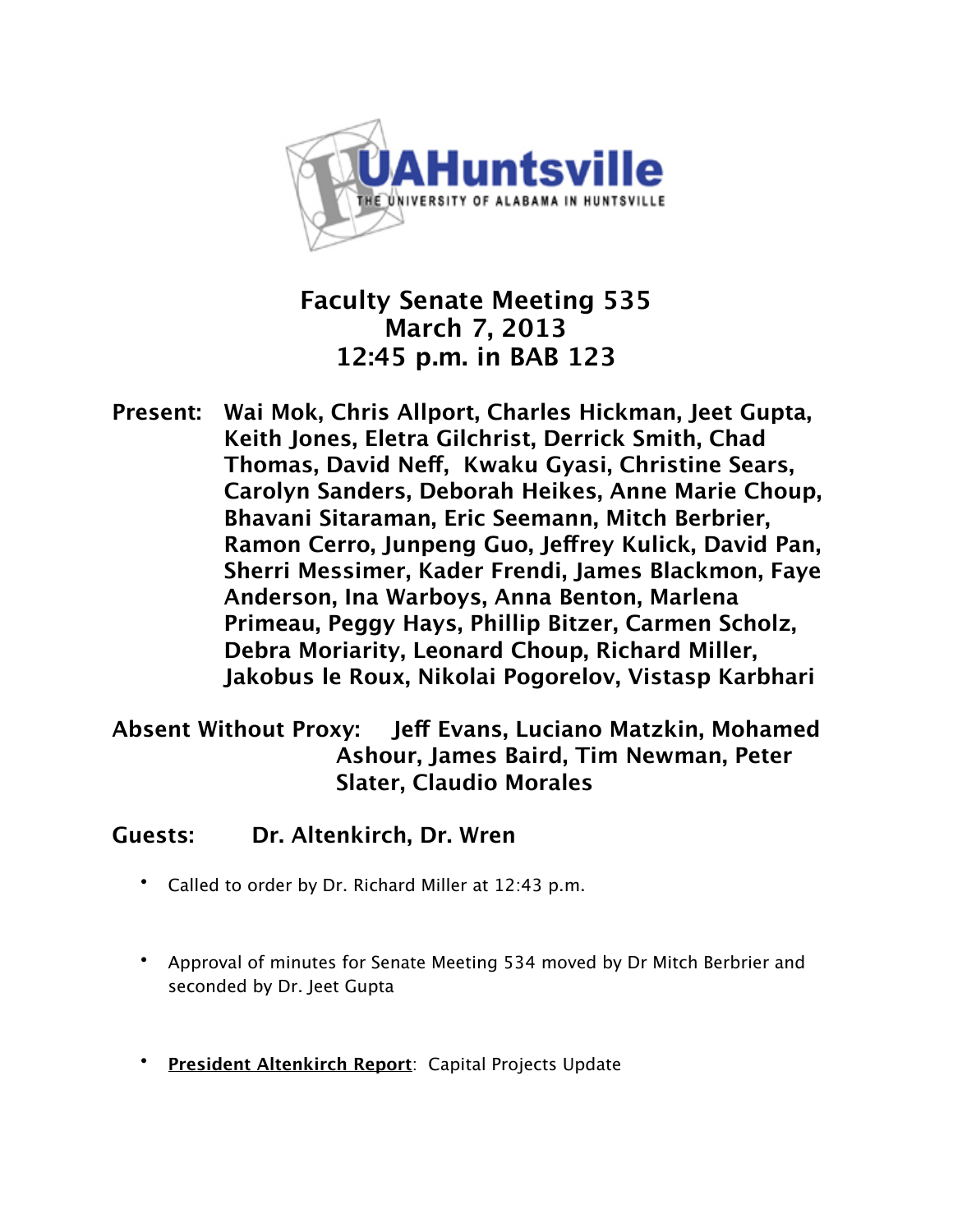$\circ$  Greenway spring 2013 completion. Done in days to weeks—thinking about a ribbon cutting at the April Board meeting. Charger Union Fall 13 completion date.

Nursing on track and

SWIRLL and OBK Technology Hall on track

Now looking at functions in Madison Hall and UC and Shelby Center and Engineering and what is there. Enrollment in Engineering—looking at moving around and get the right functions together and this is predicated on building a new Madison hall. Do have bonding capacity to float bonds for a new Madison Hall—it would be the focal point for visitors and recruiting, etc. Tearing it down and building a new building is more economical.

- Hockey—there are 38 games—we are allowed to play 34 games. The games in Alaska do not count. We have 16 home games with only one outside the Conference. We got a better ticket split at the VBC—we got a 50/50 split.
- Strategic Planning Proposals reviewed by the Deans twice, the VPs and the Steering Committee Task Force, Aerospace, aerospace systems, biotech, cyber security and big data, earth, atmospheric and space science, gaming and electronic, arts + general education—good proposals and will initiate the process. There was a question of whether there would be any formal presentation to the campus at large? Dr. Altenkirch stated it is all on the web.
- Enrollment—collecting college enrollment plans, collecting perceptions of policies that negatively impact enrollment.
- Budget for 2014--+2% of base appropriations. Up to \$1 M for Nursing \$200,000 for State Climatologist.
- Dr. Richard Miller asked How do we the Senate help get some of our items to the priority on the budget list? Is there some process to make sure things we agree on are a high priority for implementation. Dr. Altenkirch responded to make sure they are on the funding request list. Right now we are balancing the budget. Enrollment decline this spring is affecting balancing the budget. Put requests together and they would be discussed.
- 4 year UAH price and cost @15 hours/semester—some things had to do with community college and competition. UAH price is \$35,000 over 4 years. If a student gets the minimal scholarship \$22,000 over time. If they get more scholarship the cost is \$19,000. Two year and transfer cost is \$26,000. It is not necessarily less expensive to transfer from a community college. There were 668 students with some transfer. Considering the GPA and ACT score—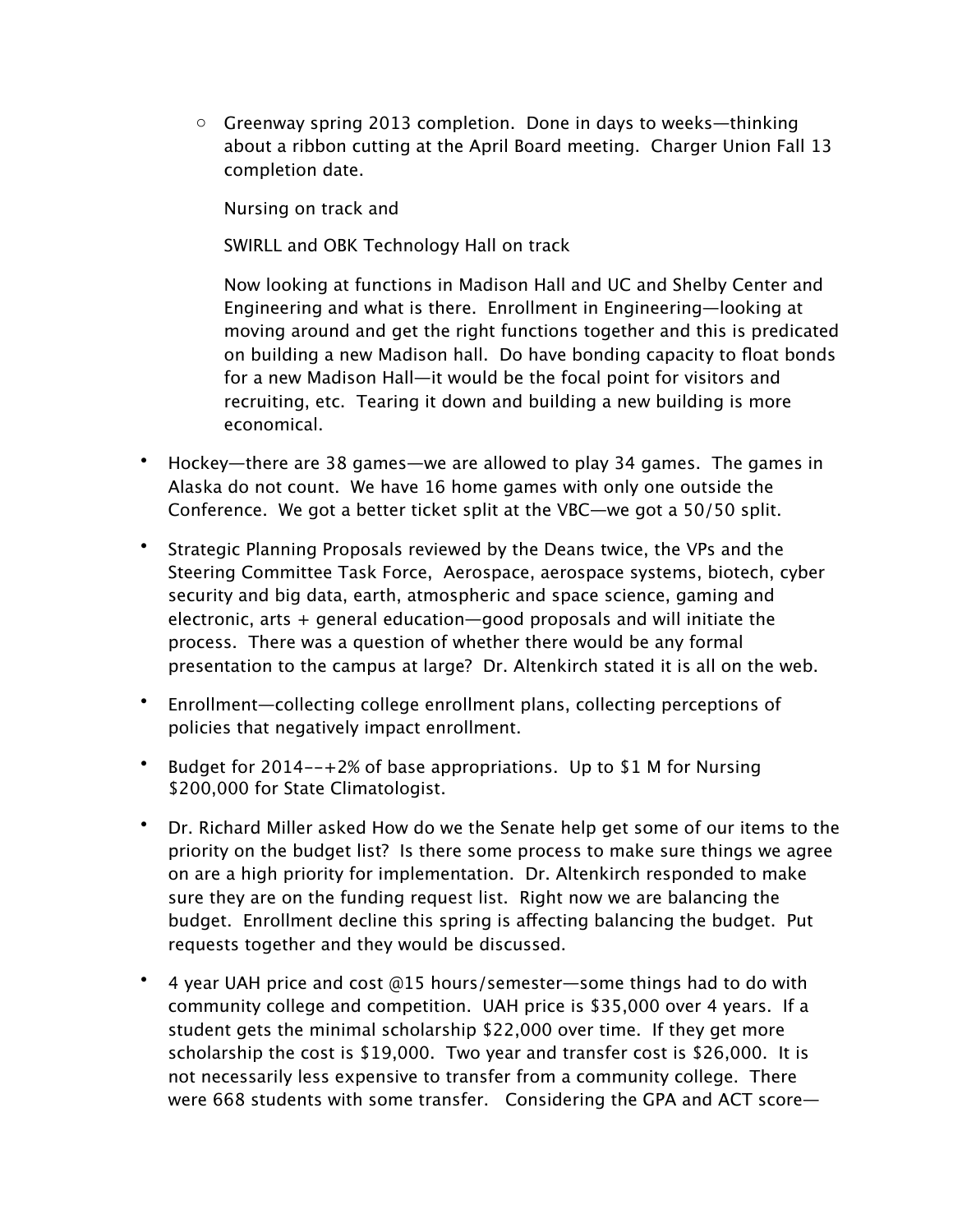the majority would have benefited from coming here. Need to promote that it is not less expensive to go to a community college and transfer. Fold into recruitment material. We do not want to anger friends. Part of the job of the enrollment task force is to disseminate information. Also talk about GER and courses that are not equivalent. Good co-op program could help as well. We have initiated conversations on a co-op program. We need a formal program. Mississippi has a large program and they have to pick up and go somewhere for the jobs and that is not true here, we can walk across the street. There were a lot of informal agreements with students working constantly and continuously and we were not capturing those students in a formal program. Someone mentioned that we had an excellent program that worked great and we had many students that were successful and won awards and the program was accredited when Suzanne Norris was in charge and then it fell apart when the SSC took over. It was stated that students do not identify themselves in the underground co-op. We will begin to pull information together.

- It was mentioned that Engineering had some plans to outsource some courses as a chance to get our foot in the door and recruit. When we implement things we need to know the objective and track and determine if we should continue. Analyze and determine if we continue. Trial policy worked in perspective of capture rate. Numbers were small but the percentage was good. We could market it and get more on the front end. It takes a while for a network to build. Looks promising. Costs us nothing. Do we have data for Calhoun and Athens? Yes, Athens shows up less expensive. We have to make quality and campus life argument when going head to head on the same programs.
- VPR Search—Dr. Altenkirch reported we had 3 candidates we brought to campus, 2 dropped out and we did not want to select by default. We are making personal contacts—there will be a candidate coming to campus next Friday—he is the Associate VP at Mississippi State. Will post vita on Charger Net. Was head of Computer Science there—his area is cyber security. Status of Dean Smith will he stay until we hire someone? Are you still accepting nominations? Yes, we still accept nominations. Dean Smith will stay as long as needed or until he wants to do something else.
- Beta Policy—It will be reviewed through the diagram and back to the President from the EMOG group and will go through and finish it and it will come here.
- **Provost Karbhari Report**: We will have 3 items at the April Board Meeting- the Science, Technology and Society cognate, Music emphases-piano pedagogy, music business and church music and the Doctor of Business. The first 2 will be information items and the last is a NISP for the first stage in the process. We are talking about moving from the honors program to an honors college—we are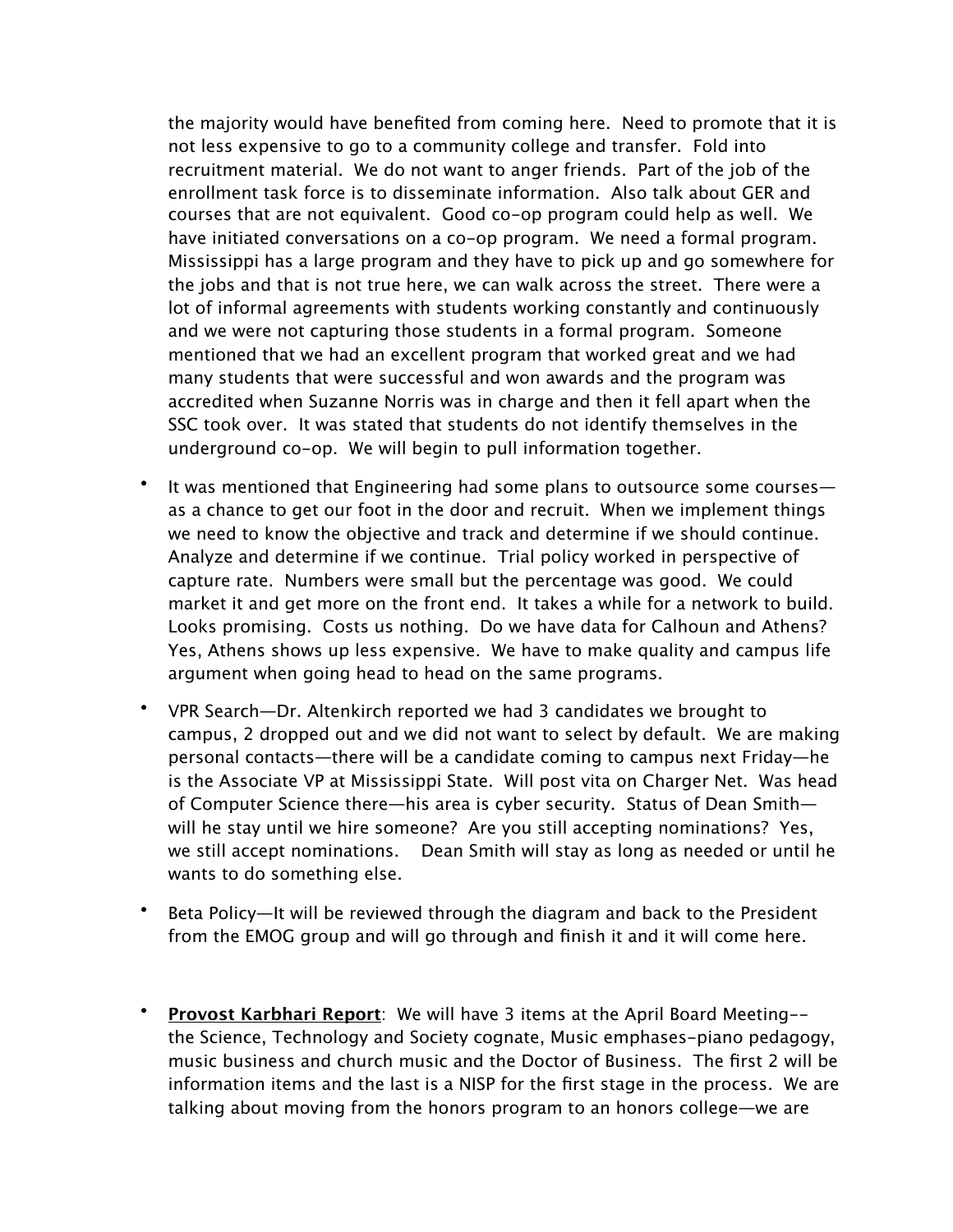talking at the System level. A new unit requires a proposal to go to the Board and ACHE and there is concern for new units and the administrative cost but here there would be no administrative costs because we already have the unit, it would be a nomenclature change and we are trying to use this to recruit and enhance what we have. We will have to go through the process and we are trying to go through so there are no blocks. We hope this can be used to give us more opportunities to grow. It is a nomenclature change but it raises our status. It is much easier to market an honors college instead of an honors program. We are starting a search for a dean of the Graduate School—it will be a full time position, it will be an internal search, Dr. Karbhari stated he will talk to Rich about the committee membership.

- **Associate Provost Wren Report**: This year we were able to synchronize spring break and we have to decide if we want to have a unified spring break next year. The School Systems are talking about moving the date up a week and the downside for us is that leaves only 19 days from spring break to end of the semester. We would like your feedback. Send your feedback to Dr. Rich Miller.
- **Dr. Altenkirch** reported that Commencement in December was on December  $14<sup>th</sup>$  but we have to move it to Sunday December  $15<sup>th</sup>$ . The hockey association, the Mayor and the VBC are all involved. We have scheduling priority but this goes into the future—The VBC has contracts they cannot get out of, wresting, globetrotters, rodeo—had to maneuver hockey schedule so we had to allow them to schedule 13th and 14th and the Conference said we needed it so we had to move Commencement. This is the only one that created an issue.
- The Executive Committee Minutes were accepted moved by Dr. Jeet Gupta and seconded by Dr. Charles Hickman.
- Dr. Richard Miller Report: New Compliance Officer—John Cates for UAH working with the System. We have a representative on the UAH Committee. It is Ina Warboys.
- Budget there is some increase but also some drop in enrollment—will this jeopardize faculty positions—no it will not impact faculty searches or filling positions.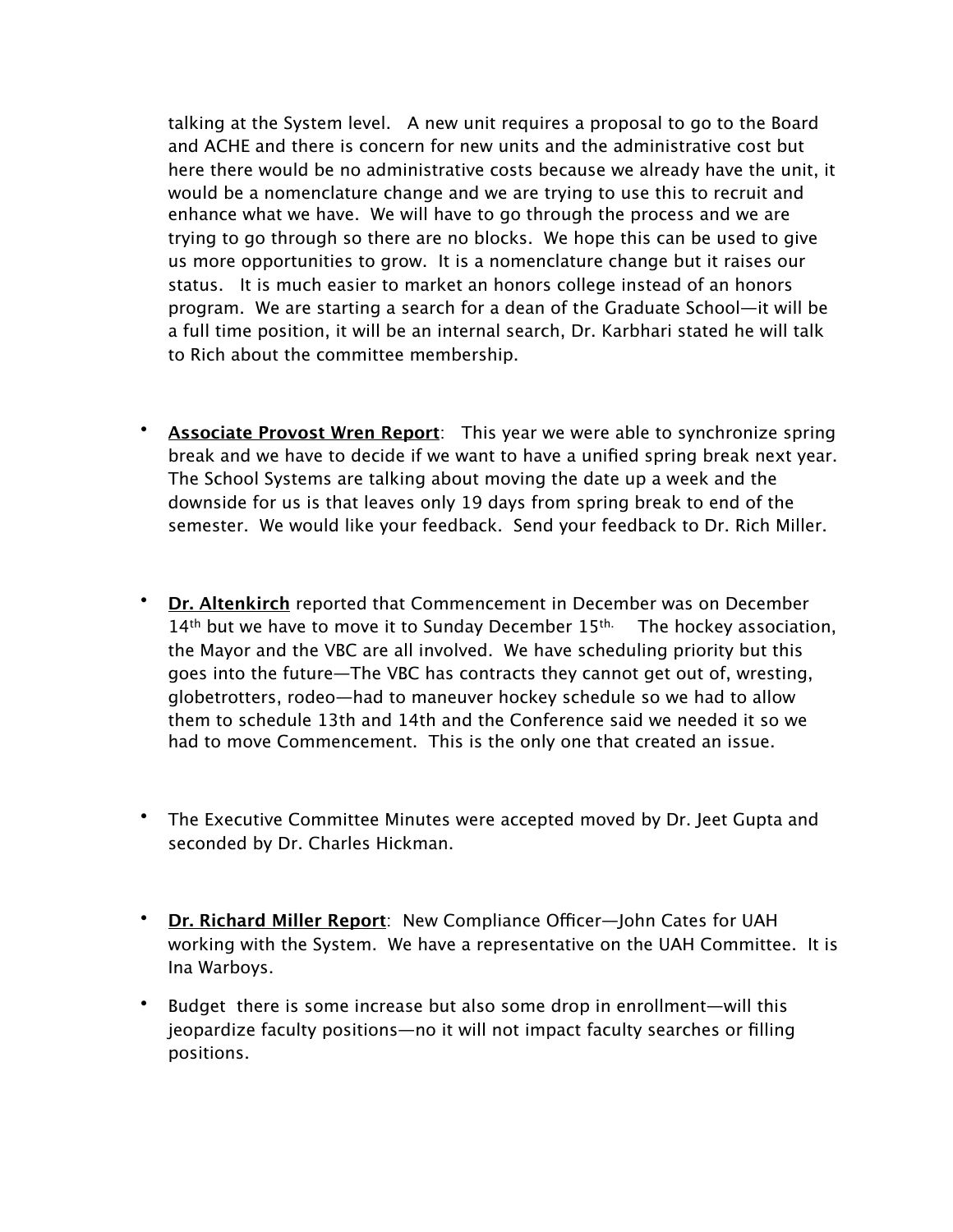- Dr. Richard Miller reported there is a background check policy going into effect —any new employee will get a background check before they are hired and also pertains to tenure and promotions to high level positions that would be high risk. It will include a criminal history and credit check. He stated he is in receipt of the policy and has some concerns but overall it is a good policy. It was sent to the Personnel Committee and hope to get it back soon. Local AAUP is looking at it and will send it to the national AAUP and see if they have the same response. Dr. Ramon Cerro urged the Personnel Committee members to attend the meeting he will schedule. Dr. Miller said he has the policy and he will share it if the Senate wants—it is a draft. The cost to the university is between \$30 and \$50 K. Less than an FBI check. Dr. Eric Seemann pointed out that there are multiple checks for records updates.
- Dr. Richard Miller reported there are classroom updates going on and discussions regarding recordings and ownership of content. He does not have an answer yet. He is trying to get information on a policy. One answer was that lectures could be used one other time. We need a policy.
- Dr. Richard Miller reported that there is a Research infrastructure of \$500,000 available but with a 50% cost share up to \$200,000. Not many departments could handle that kind of cost share. That would target centers, etc. The President will look into this and get back to Dr. Miller. Fifty percent is onerous. If it is internal why matching—it is to ensure colleges and departments have skin in the game. We have an issue with the magnitude of the cost share. There is no problem with some commitment.
- Dr. Ramon Cerro asked that Dr. Richard Miller keep all informed regarding the Beta Policy.
- **Governance and Operatio**ns: Dr. Phillip Bitzer reported that most new Senate positions are completed. There are 3 departments and 4 senators that he has not heard from. There was some concern with the COB but that has been straightened out. Once this is done we will move on with Officers but we should be done by the next meeting.
- **Finance**: Dr. Wai Mok reported they have 25 proposals for the RCEU program. He will call a meeting and hope we can fund most. There are currently no proposals for Distinguished Speakers.
- Director Academic Technology: Dr. Richard Miller reported he has been giving input and Dee Childs will be making the decision.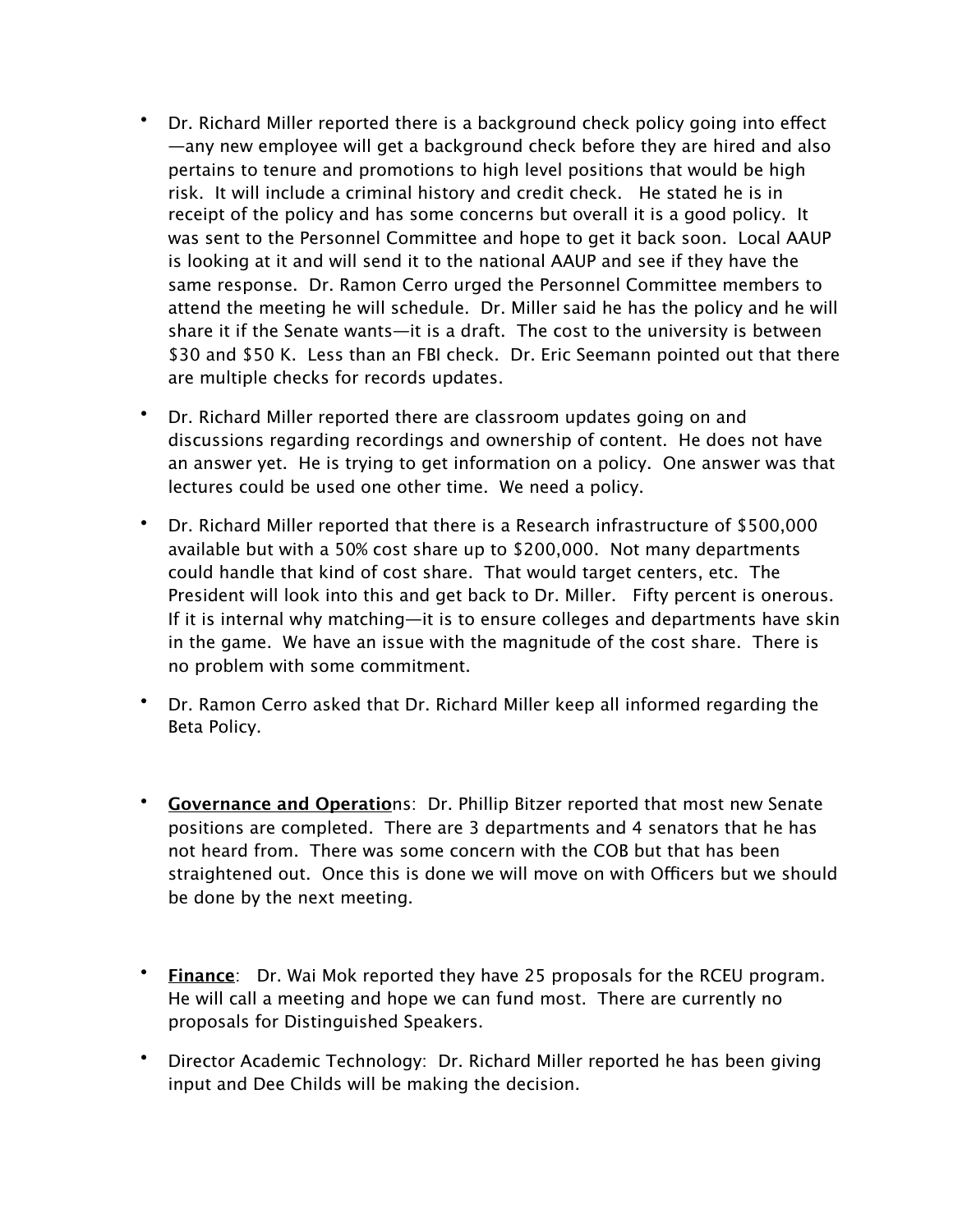- **Senate Bill 368—**Dr. Ramon Cerro moved, seconded by Dr. Jeet Gupta the bill to the floor for discussion. Dr. Richard Miller stated he has tried to give information in a timely manner. This bill was submitted to make sure officers get information in a timely manner. Dr. Jett Gupta, seconded by Dr. Eric Seemann called the question. The bill failed. Dr. Jeet Gupta moved, seconded by Dr. Debra Moriarity to send the bill to Governance and Operations to include in the changes to the Bylaws, this passed. The bill will be sent to Governance and Operations.
- **Senate Bill 369**—Dr. Jeet Gupta moved, seconded by Dr. Kader Frendi to consider the bill. Dr. Richard Miller showed the Senate supplementary information—graphs. There are drops in credit hours. There is about an 8000 credit hour drop in Liberal Arts and Science has a drop but not as big, Business is slightly less. The trend is that it is down. From a public relations standpoint it may hit as the housing policy did. If it becomes policy there will have to be arguments made to support it. Data will be needed. Dr. Bhavani Sitaraman did research and gathered data on reverse transfer and losing students totally. Would not necessarily apply to current students because they can continue under the catalog they started under. Dr. Mitch Berbrier stated we can provide a better education and it is better for the students. Is this ok with AGSC and with ACHE? The bill goes to Academic Affairs and they make the decision and would have to finesse the publicity, etc.
- Discussion of allowing students transferring back and forth. Be careful how you market it and get information out to students that it is in their best interest to be here. Concern that students will stay away longer and not come until they have 64 hours. Having them start was better than what we were doing before and them waiting to come. See correlation of data with tuition and the economic state. Options: vote to send this to committee. Dr. Kader Frendi stated students leave to take a course because of the cost but we need to show as the President did that the cost is the same. We need to do a good job on selling. The Ayes have it—the bill passed.
- **Senate Bill 370:** Committees, search committees, etc. Senate represents the faculty—representation of the faculty. Carmen Scholz asked to correct the grammar in the last paragraph "or faculty member". Accepted as a friendly amendment. Discussion that faculty represent faculty and do not have to be on the Senate. The Senate is not the only body representing the faculty. Dr. Pogorelov stated that faculty should represent themselves. Drs. Miller and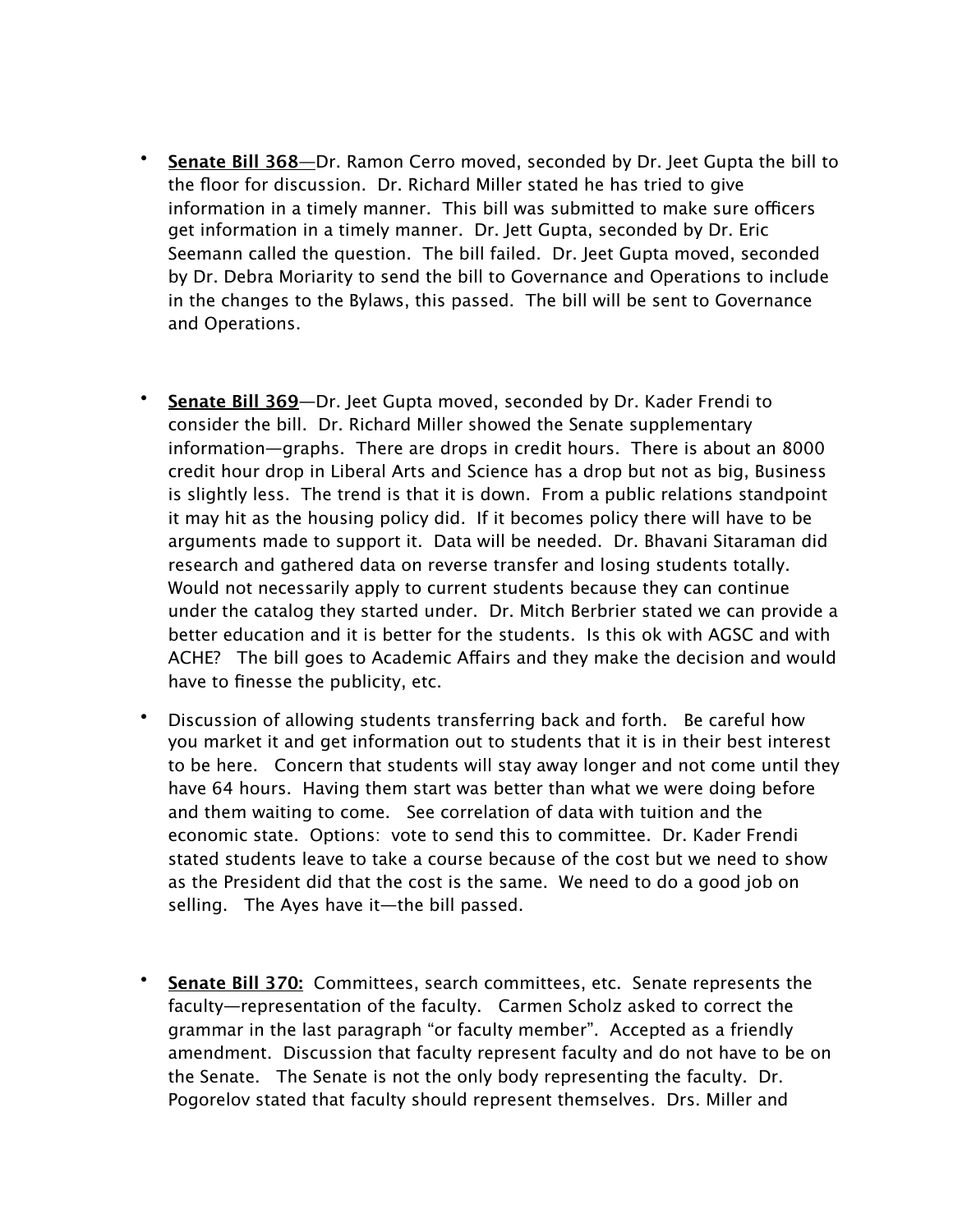Berbrier reminded the body that Senators have a role in shared governance that specifically requires Senators to represent more than their own interests —not a Senator's job to represent self. Dr. Pogorelov proposed an amendment to say Faculty Senate representatives only represent themselves as individuals —no second. Dr. Mitch Berbrier stated faculty on a committee should be representing faculty so we need Faculty Senate representation. Shared governance –the Senate represents faculty. Can they delete a permanent body? Call the question moved by Ina Warboys and seconded by Phillip Bitzer. The bill passed.

• Move to **Adjourn** by Dr. Ramon Cerro and seconded by Dr. Charles Hickman.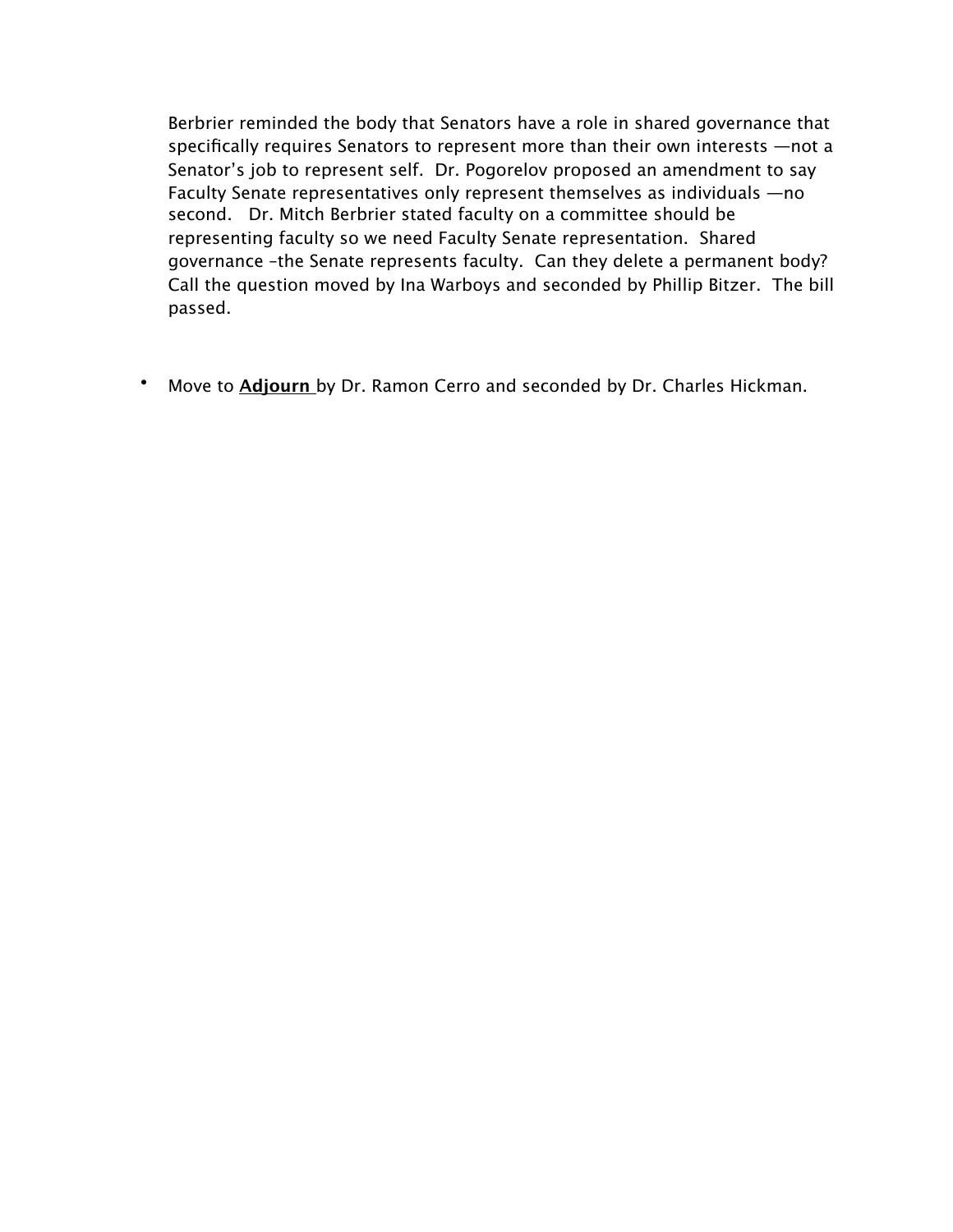

### **SENATE EXECUTIVE COMMITTEE MEETING March 21, 2013 12:45 P.M. in SKH 369**

*Present: Richard Miller, David Neff, Wai Mok, Phillip Bitzer, Deborah Heikes, Ramon Cerro, Timothy Newman, Mitch(Berbrier, Vistasp(Karbhari* **Absent: Ina Warboys** 

#### **Guests: Brent Wren, Joel Lonergan**

#### *President Altenkirch was not present. He was in Montgomery.*

- Provost Karbhari Report: We will have the Board meeting here in April. We will have 3 items, the Doctor of Business Administration NISP, this is Joint UAH and Grenoble, this is the first with the University and a University in Europe—it requires a little bit of explaining—have to explain to ACHE as well. Grenoble approached us and looked for technological background university and this happened at the same time as talking about a DBA here. Hope to get through NISP easily and go to a proposal. There is a proposal for the Science, Technology and Society cognate, this will probably be an administrative item - ACHE has option of putting it as an action item but we spoke to Ellen Haulman and it will probably go as information. Emphasis in music information item. To ACHE as an information item. Hope to be on the ACHE agenda at the June meeting of ACHE.
- Seeking the help of Senate in trying to review and see what to do about SIEs–Dr. Karbhari distributed a package of information—the way we use SIEs and questions on SIEs. We have had these forms a long time-there have been discussions these may not have been giving us information we need and for faculty to know how to change things. I would like the Senate to help suggest modifications to the forms  $-$ modifications in the process—a combination of the two or anything else that allows us to get the appropriate input from students and helps us do the assessment.
- Dr. Richard Miller—how are they used in evaluations—are they taken seriously—how are they factored in? What happens with the information? There are a variety of things done across the country—there is a book published and students can buy or download it. Others edit comments-general perception of thought--% thought good instructor, etc. Others provide rating but not comments. Here some make scores available and some do not. When scores are published they are taken seriously—faculty have gotten phone calls or meeting request, etc. Degree of seriousness depends on the department or college. Would be good to consider what to do on a uniform basis.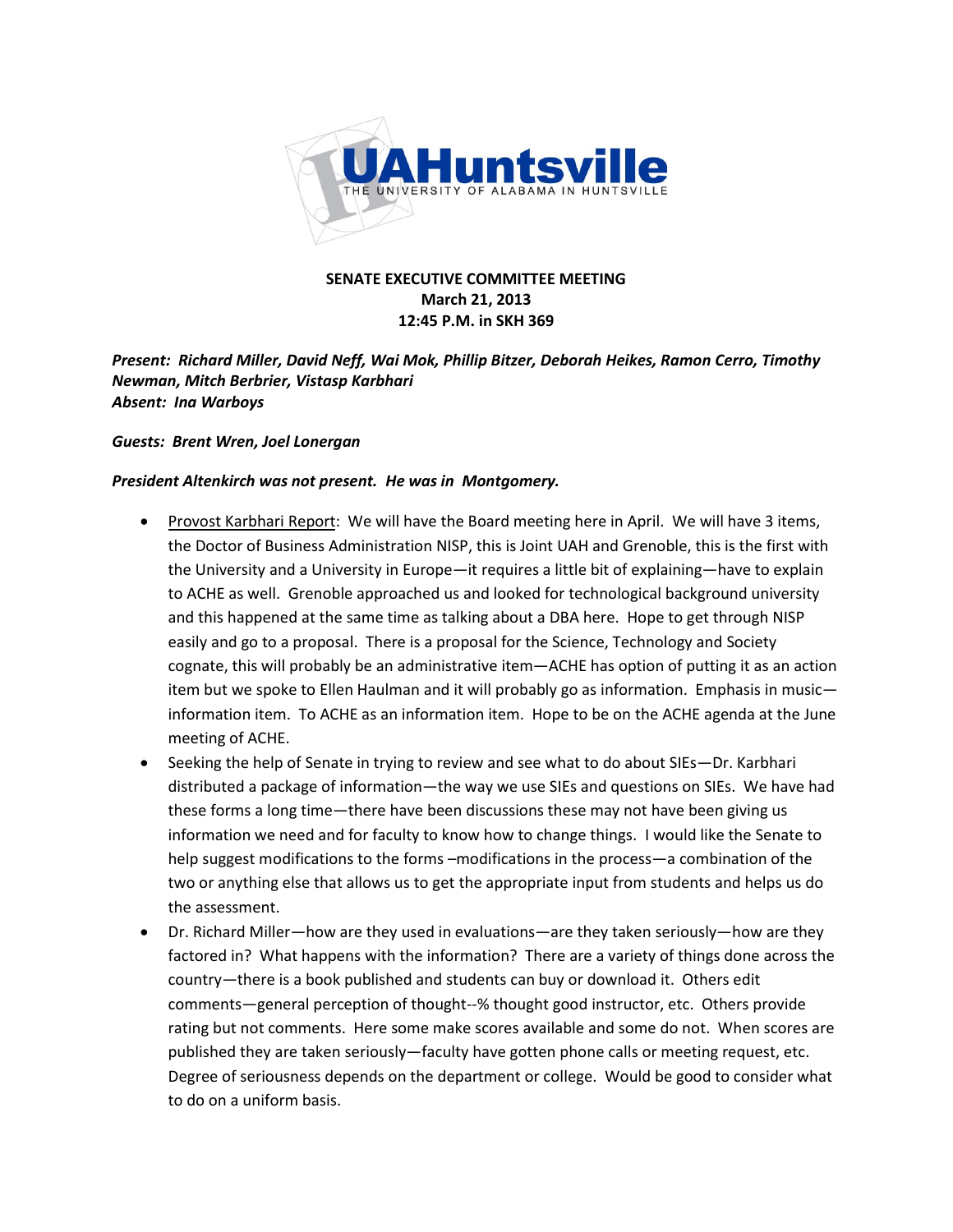Dr. Ramon Cerro stated in Tulsa the scores are in the Library. Individual comments are very personal. They are a way to get back at the teacher. Why so much emphasis on SIE scores? Some other institutions do peer review - a senior faculty sits in a class - provides feedback. Is that something faculty are comfortable with? Don't think it is a bad idea to have various ways to assess teaching instead of just one way. There is some bias in rating. Some classes are weeder classes and so the instructor gets low scores. Consider alternative ways to assess. Would welcome ideas from Senate in terms of how to go forward. Go down to department level. Feedback by the end of the semester.

• Dr. Mitch Berbrier–Center for Teaching Excellence–how is hiring a director going–would this be in their purview?

Dr. Karbhari responded that we have only one application and we are not comfortable with moving forward with just one application. This is broader than a director—we need Senate input.

Dr. Richard Miller stated we will talk with people we know and suggest they apply. We will mention this in Senate.

Dr. Timothy Newman brought up the "No bound thesis and dissertations to advisors and departments"—CS does not like it and faculty do not like it either. Dr. Karbhari indicated this is the first feedback he has received on this.

The Honors College will be brought up at the June meeting of the Board because of discussions. There is some concern for creating positions. In our case we are just changing the name but had to walk through and because of that the proposal was not submitted by the deadline. In June it will go forward.

**• Associate Provost Wren**—Honors Day is coming two weeks from today. It will take place at 9:00 a.m. in the UC Exhibit Hall. This is the university wide event and colleges will hold their events in the afternoon. We will check on wearing hats and get back to you.

Drops-Dr. Wren will draft a memo to clarify.

Beta Policy – where?

Dr. Richard Miller-Background Check Policy-will give feedback.

**•** Joel Lonergan: Logo - We have taken the Logo back to the SGA, staff, alumni and now back to you. Keith Jones had a lot to say and made suggestions–We made adjustments and Joel showed the group the results of the changes. We will maintain the UAHuntsville for signage and wording for letterhead. SGA really likes the UAHuntsville. Dr. Witt has seen this and is excited about the changes. There will be many options. This will go in the 2014 recruitment material.